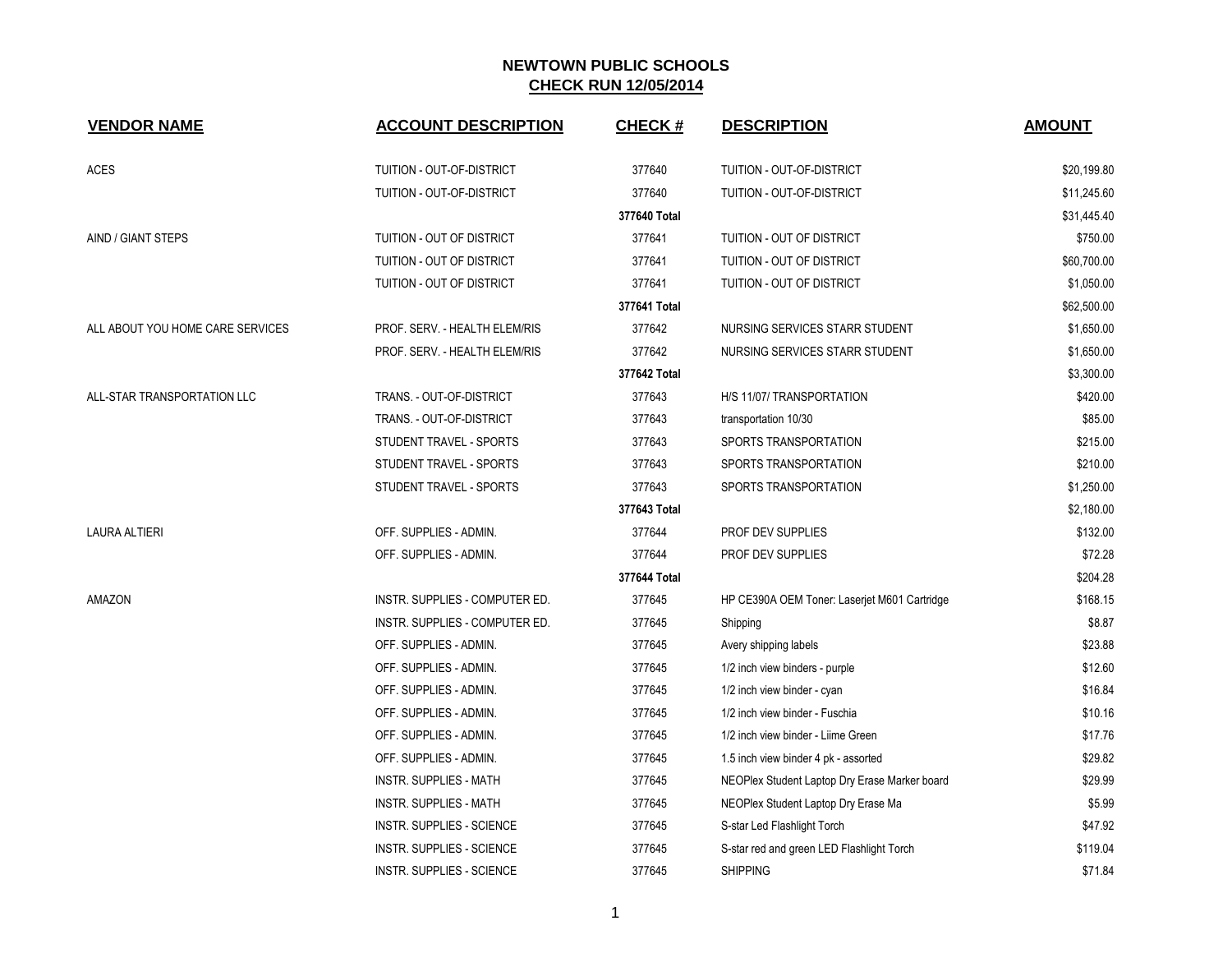| <b>VENDOR NAME</b> | <b>ACCOUNT DESCRIPTION</b>       | <b>CHECK#</b> | <b>DESCRIPTION</b>                             | <b>AMOUNT</b> |
|--------------------|----------------------------------|---------------|------------------------------------------------|---------------|
| AMAZON             | INSTR. SUPPLIES - SCIENCE        | 377645        | <b>SHIPPING</b>                                | \$7.00        |
|                    | <b>INSTR. SUPPLIES - SCIENCE</b> | 377645        | Papa, Please Get the Moon for Me               | \$83.88       |
|                    | <b>INSTR. SUPPLIES - SCIENCE</b> | 377645        | The Moon Book - Gail Gibbons                   | \$85.80       |
|                    | <b>INSTR. SUPPLIES - SCIENCE</b> | 377645        | Down the Drain - Conserving Water              | \$35.95       |
|                    | <b>INSTR. SUPPLIES - SCIENCE</b> | 377645        | Hitlights multicolor LED bulb                  | \$87.92       |
|                    | <b>INSTR. SUPPLIES - SCIENCE</b> | 377645        | A Cool Drink of Water                          | \$57.20       |
|                    | <b>INSTR. SUPPLIES - SCIENCE</b> | 377645        | Pancakes, Pancakes!                            | \$71.88       |
|                    |                                  | 377645 Total  |                                                | \$992.49      |
| AMAZON             | INSTR. SUPPLIES - HEALTH ED      | 377646        | PEER SUPPORT STRATEGIES FOR IMPROVING          | \$38.77       |
|                    | INSTR. SUPPLIES - MUSIC          | 377646        | 2 of Rubbermaid Commercial 1861212             | \$29.38       |
|                    | INSTR. SUPPLIES - TECH ED.       | 377646        | PURELL Hand Sanitizer 1000ML NXT Dispenser KIT | \$22.88       |
|                    | INSTR. SUPPLIES - GUIDANCE       | 377646        | See attached. NO SHIPPING                      | \$154.92      |
|                    | <b>INSTR. SUPPLIES - ART</b>     | 377646        | STEAL LIKE AN ARTIST:10 THINGS NOBODY TOLD YOU | \$49.92       |
|                    | <b>INSTR. SUPPLIES - ART</b>     | 377646        | MOLESKINE CASHIER JOURNAL SET                  | \$24.18       |
|                    | INSTR. SUPPLIES - ENGLISH        | 377646        | Safco 5 tier Organizer- Natural # 3643NA       | \$48.61       |
|                    | INSTR. SUPPLIES - ENGLISH        | 377646        | The Hawaiian - Legend of Eddie Aikau DVD       | \$13.46       |
|                    | INSTR. SUPPLIES - ENGLISH        | 377646        | DVD AMADEUS                                    | \$12.62       |
|                    | INSTR. SUPPLIES - MUSIC          | 377646        | DEWALT DW2002B30 #2                            | \$27.88       |
|                    | INSTR. SUPPLIES - MUSIC          | 377646        | Lifeline Team Sports Trainer First Aid Kit     | \$26.20       |
|                    | <b>INSTR. SUPPLIES - P.E.</b>    | 377646        | QUAJOGGER ACTIVE WATER EXERCISE BUOYANCY       | \$107.82      |
|                    | <b>INSTR. SUPPLIES - P.E.</b>    | 377646        | QUAJOGGER ACTIVE WATER EXERCISE BUOYANCY       | \$107.82      |
|                    | <b>TEXTBOOKS - ENGLISH</b>       | 377646        | MATAR UN RUISENOR by Harper Lee                | \$11.10       |
|                    |                                  | 377646 Total  |                                                | \$675.56      |
| AMERICAN RED CROSS | STAFF TRAIN. - HEALTH ADMIN.     | 377647        | CPR/FIRST AID TRAINING 2014/15                 | \$46.00       |
|                    |                                  | 377647 Total  |                                                | \$46.00       |
| CARMELLA AMODEO    | STAFF TRAVEL - INFO. TECH.       | 377648        | <b>TRAVEL NEPSUG CONF</b>                      | \$190.29      |
|                    |                                  | 377648 Total  |                                                | \$190.29      |
| <b>APPERSON</b>    | INSTR. SUPPLIES - ENGLISH        | 377649        | Form 27120 (1 PKG for English Dept. AP Testing | \$68.00       |
|                    | <b>INSTR. SUPPLIES - SCIENCE</b> | 377649        | Form 27120 - 100 questions                     | \$136.00      |
|                    | INSTR. SUPPLIES - SCIENCE        | 377649        | shipping                                       | \$20.00       |
|                    |                                  | 377649 Total  |                                                | \$224.00      |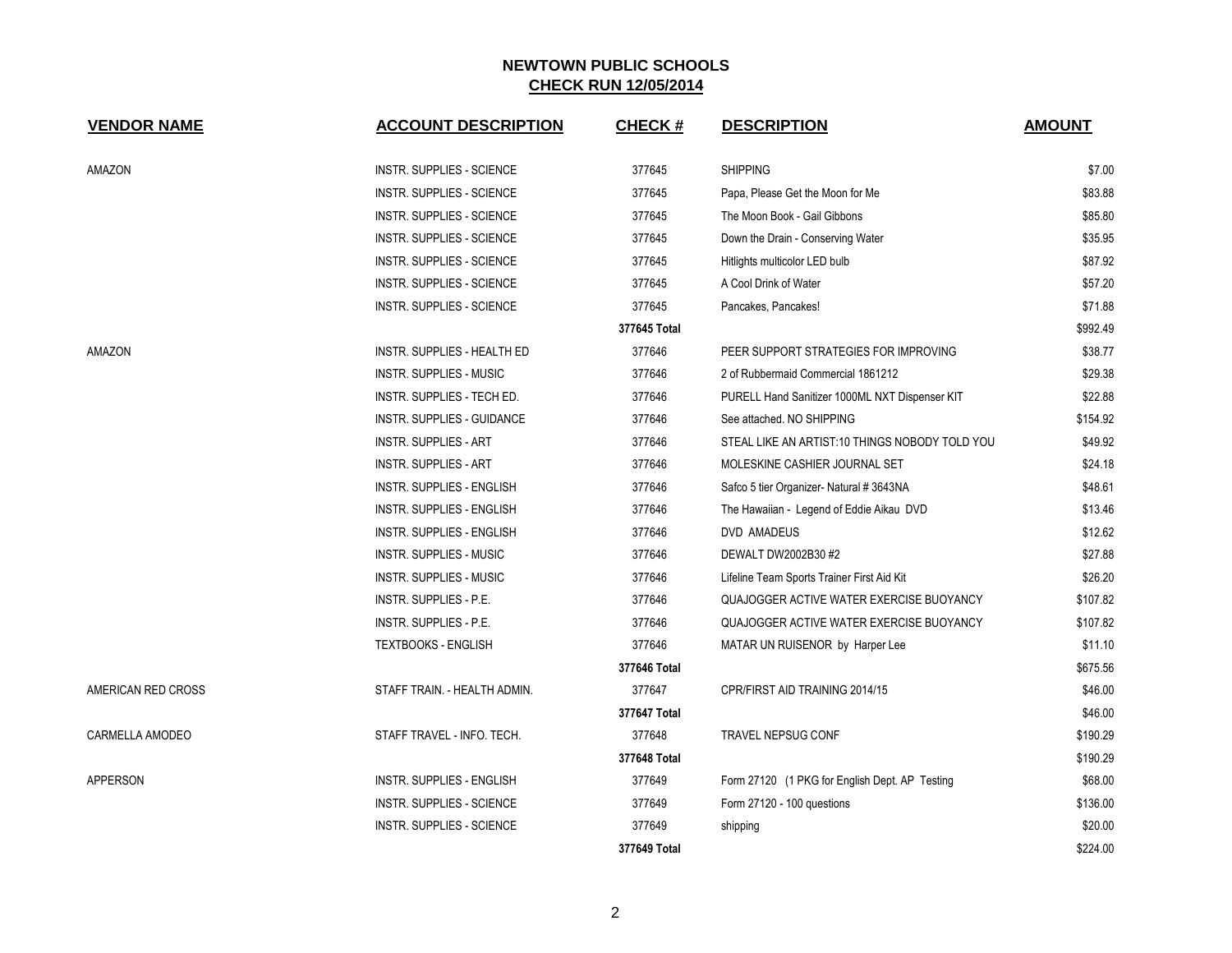| <b>VENDOR NAME</b>            | <b>ACCOUNT DESCRIPTION</b>     | <b>CHECK#</b> | <b>DESCRIPTION</b>                      | <b>AMOUNT</b> |
|-------------------------------|--------------------------------|---------------|-----------------------------------------|---------------|
| APPLE INC.                    | EQUIPMENT - INFO. TECH.        | 377650        | Apple Care Protection Plan - 3 year     | \$182.32      |
|                               | EQUIPMENT - INFO. TECH.        | 377650        | MacBook Pro 13 in Dual Core MD101LL/A   | \$995.28      |
|                               |                                | 377650 Total  |                                         | \$1,177.60    |
| ASCOM HASLER/GE CAP PROG      | EQUIP RENTAL - ADMIN.          | 377651        | LEASE FOR FOLDING MACH 2014/15          | \$158.47      |
|                               |                                | 377651 Total  |                                         | \$158.47      |
| <b>AT&amp;T MOBILITY</b>      | <b>TELEPHONE &amp; CABLE</b>   | 377652        | <b>SERVICES 2014/15</b>                 | \$188.58      |
|                               |                                | 377652 Total  |                                         | \$188.58      |
| ATRION NETWORKING CORPORATION | CONTRACTED SERV. - INFO. TECH. | 377653        | Additional amount to proposal           | \$2,145.00    |
|                               |                                | 377653 Total  |                                         | \$2,145.00    |
| <b>BAGEL DELIGHT</b>          | OFF. SUPPLIES - SUPER.         | 377654        | <b>BAGELS BOE MEETING</b>               | \$44.95       |
|                               | OFF. SUPPLIES - ADMIN.         | 377654        | Office supplies - Invoice #141030       | \$63.80       |
|                               | INSTR. SUPPLIES - CLASSROOM    | 377654        | FACULTY MEETING BREAKFAST               | \$174.95      |
|                               |                                | 377654 Total  |                                         | \$283.70      |
| <b>LAURA BATTISTI</b>         | STAFF TRAVEL - CLASSROOM       | 377655        | TRAVEL ADVISORY PROGRAM                 | \$16.80       |
|                               |                                | 377655 Total  |                                         | \$16.80       |
| <b>BER</b>                    | STAFF TRAIN. - STAFF DEVELOP.  | 377656        | MATH WORK STATIONS Workshop             | \$470.00      |
|                               |                                | 377656 Total  |                                         | \$470.00      |
| RONALD J. BIENKOWSKI          | STAFF TRAVEL - BUS. SERV.      | 377657        | DEC 2014 MONTHLY EXPENSE & TRAVEL       | \$300.00      |
|                               |                                | 377657 Total  |                                         | \$300.00      |
| BEVERLY BJORKLUND             | STAFF TRAVEL - CLASSROOM       | 377658        | TRAVEL CASL/CECA CONF                   | \$42.39       |
|                               |                                | 377658 Total  |                                         | \$42.39       |
| <b>BLICK ART MATERIALS</b>    | <b>INSTR. SUPPLIES - ART</b>   | 377659        | Classroom supplies page 1 attached      | \$811.48      |
|                               | <b>INSTR. SUPPLIES - ART</b>   | 377659        | Classroom supplies page 2 attached      | \$177.13      |
|                               | <b>INSTR. SUPPLIES - ART</b>   | 377659        | Classroom supplies page 3 attached      | \$100.00      |
|                               |                                | 377659 Total  |                                         | \$1,088.61    |
| BRIDGEPORT BOARD OF EDUCATION | TUITION - OUT-OF-DISTRICT      | 377660        | EDUCATIONAL SERVICES - DETENTION CENTER | \$2,000.00    |
|                               |                                | 377660 Total  |                                         | \$2,000.00    |
| ROSEANN CAPANNA-HODGE, LLC    | PROF. SERV. - PSYCH/MED. EVAL. | 377661        | PPT MEETING                             | \$400.00      |
|                               |                                | 377661 Total  |                                         | \$400.00      |
| CCI                           | INSTR. SUPPLIES - CLASSROOM    | 377662        | 2014-15 Odyssey of the Mind Membership  | \$100.00      |
|                               |                                | 377662 Total  |                                         | \$100.00      |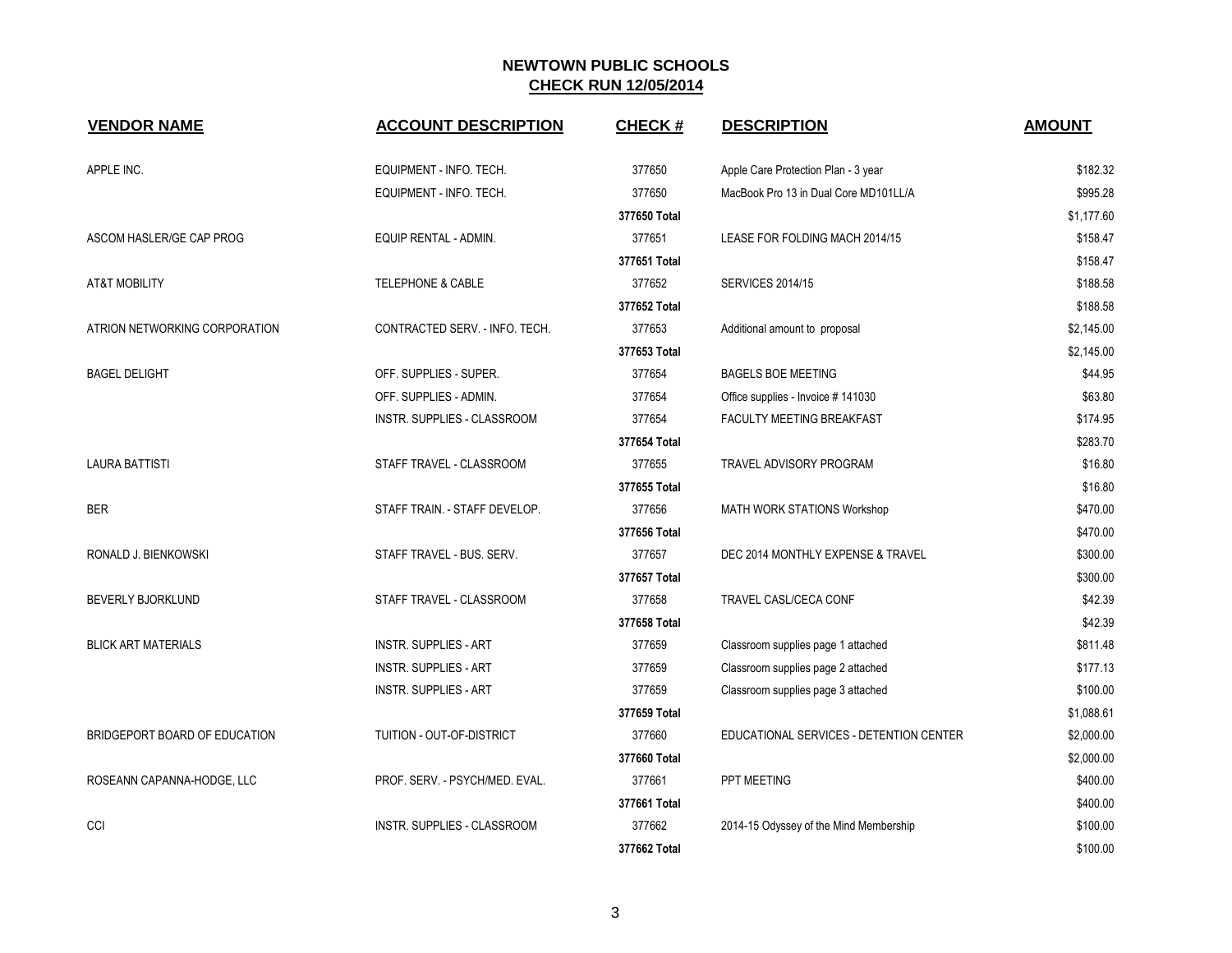| <b>VENDOR NAME</b>                   | <b>ACCOUNT DESCRIPTION</b>       | <b>CHECK#</b> | <b>DESCRIPTION</b>                                | <b>AMOUNT</b> |
|--------------------------------------|----------------------------------|---------------|---------------------------------------------------|---------------|
| <b>CCM SERVICES LLC</b>              | ELECTRICITY - H.S.               | 377663        | ELEC NOV 2014 1092                                | \$1,109.00    |
|                                      |                                  | 377663 Total  |                                                   | \$1,109.00    |
| <b>CES</b>                           | REPAIRS - SP/HEAR.               | 377664        | REPAIRS - SP/HEAR.                                | \$1,206.00    |
|                                      | REPAIRS - SP/HEAR.               | 377664        | REPAIRS - SP/HEAR.                                | \$1,206.00    |
|                                      |                                  | 377664 Total  |                                                   | \$2,412.00    |
| <b>CHARTER COMMUNICATIONS</b>        | <b>TELEPHONE &amp; CABLE</b>     | 377665        | <b>SERVICES 2014/15</b>                           | \$2,444.79    |
|                                      |                                  | 377665 Total  |                                                   | \$2,444.79    |
| CHARTWELLS (BOE)                     | OFF./MEETING SUPPLIES - B.O.E.   | 377666        | SUPER BREAKFAST                                   | \$4,875.00    |
|                                      | OFF./MEETING SUPPLIES - B.O.E.   | 377666        | <b>TEACH BREAKFAST &amp; LUNCH</b>                | \$2,478.75    |
|                                      |                                  | 377666 Total  |                                                   | \$7,353.75    |
| <b>COMPANDSAVE</b>                   | <b>INSTR. SUPPLIES - ENGLISH</b> | 377667        | REPLACEMENT FOR HP CF280A                         | \$140.37      |
|                                      | INSTR. SUPPLIES - WORLD LANG.    | 377667        | REPLACEMENT FOR HP CF280A                         | \$140.36      |
|                                      | INSTR. SUPPLIES - SOC. STUDIES   | 377667        | REPLACEMENT FOR HP CF280A                         | \$140.36      |
|                                      |                                  | 377667 Total  |                                                   | \$421.09      |
| CONN INVENTION CONVENTION            | INSTR. SUPPLIES - SCIENCE        | 377668        | Registration fee for Annual Invention Convention. | \$150.00      |
|                                      |                                  | 377668 Total  |                                                   | \$150.00      |
| CONN JUNIOR REPUBLIC INC.            | TUITION - OUT-OF-DISTRICT        | 377669        | TUITION - OUT-OF-DISTRICT                         | \$5,184.96    |
|                                      | TUITION - OUT-OF-DISTRICT        | 377669        | TUITION - OUT-OF-DISTRICT                         | \$5,184.96    |
|                                      |                                  | 377669 Total  |                                                   | \$10,369.92   |
| <b>CONNECTICUT LIGHT &amp; POWER</b> | ELECTRICITY - H.                 | 377670        | ELEC 51084633023 29440 KWH                        | \$2,640.15    |
|                                      | ELECTRICITY - S.H.               | 377670        | ELEC 51934736059 71,100 KWH                       | \$10,351.79   |
|                                      | ELECTRICITY - S.H.               | 377670        | ELEC 51922733035 715.49 KHW                       | \$73.90       |
|                                      | ELECTRICITY - M.G.               | 377670        | ELEC 51171733009 31840 KHW                        | \$2,697.91    |
|                                      | ELECTRICITY - HOM.               | 377670        | ELEC 51844633024 47808. KWH                       | \$4,383.86    |
|                                      | ELECTRICITY - H.S.               | 377670        | ELEC 51356633040 32.00KWH                         | \$39.54       |
|                                      | ELECTRICITY - H.S.               | 377670        | ELEC 51223253097 20.00KWH                         | \$39.15       |
|                                      | ELECTRICITY - H.S.               | 377670        | ELEC 5131875011 355.00KWH                         | \$98.31       |
|                                      | ELECTRICITY - H.S.               | 377670        | ELEC 51418253076 390,960 KWH                      | \$23,891.34   |
|                                      |                                  | 377670 Total  |                                                   | \$44,215.95   |
| <b>JENNA CONNORS</b>                 | STAFF TRAIN. - CLASSROOM         | 377671        | <b>WORKSHOP</b>                                   | \$50.00       |
|                                      | INSTR. SUPPLIES - CLASSROOM      | 377671        | <b>SUPPLIES</b>                                   | \$42.47       |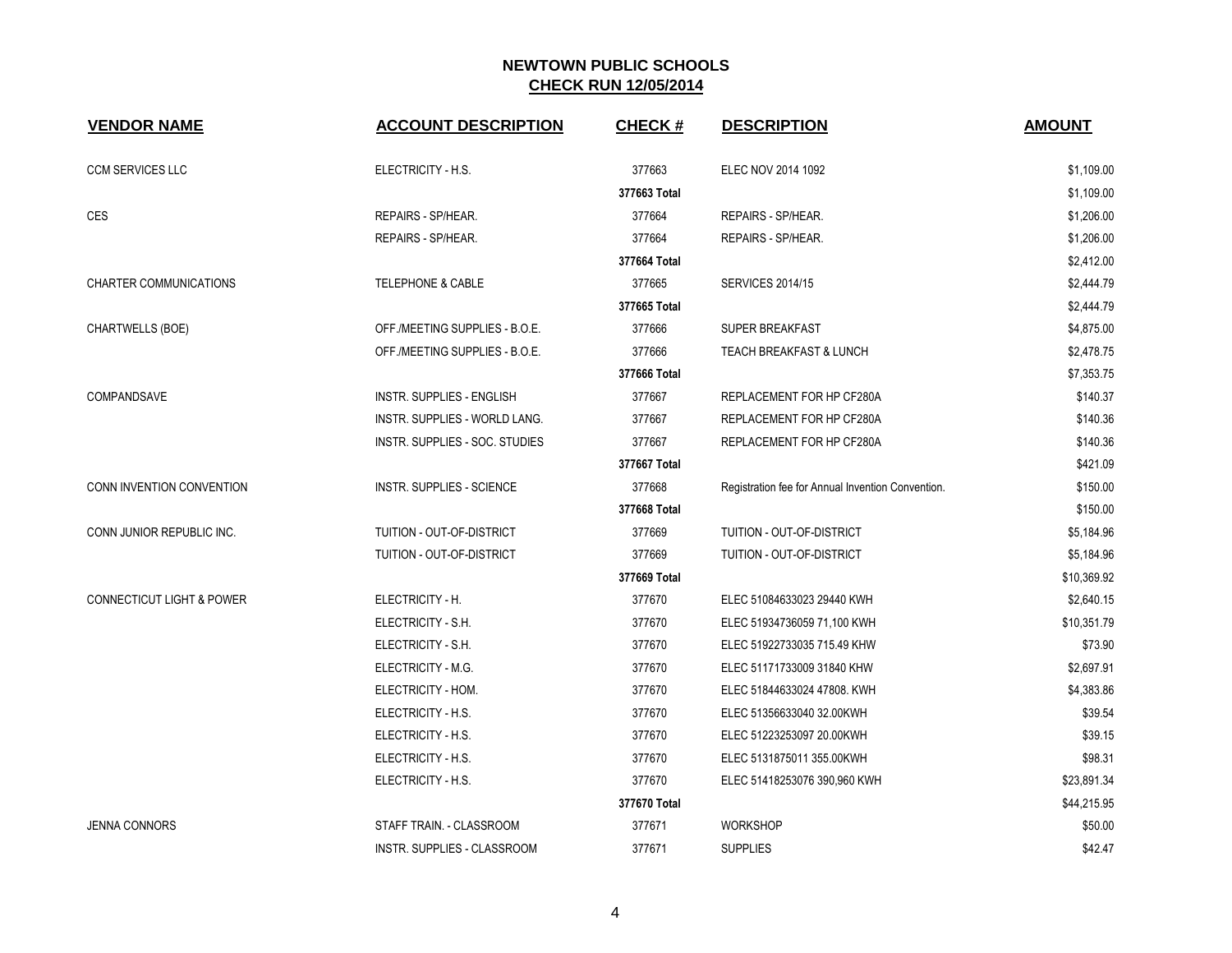| <b>VENDOR NAME</b>                       | <b>ACCOUNT DESCRIPTION</b>       | <b>CHECK#</b> | <b>DESCRIPTION</b>                                     | <b>AMOUNT</b> |
|------------------------------------------|----------------------------------|---------------|--------------------------------------------------------|---------------|
| <b>JENNA CONNORS</b>                     | MEMBERSHIPS - CLASSROOM          | 377671        | <b>NCSM &amp; NSTA MEMBERSHIP</b>                      | \$160.00      |
|                                          |                                  | 377671 Total  |                                                        | \$252.47      |
| <b>CTAHPERD</b>                          | STAFF TRAIN. - HEALTH ED.        | 377672        | <b>CTAHPRD Fall Conference</b>                         | \$150.00      |
|                                          | MEMBERSHIPS - HEALTH ED.         | 377672        | Membership Renewal                                     | \$35.00       |
|                                          |                                  | 377672 Total  |                                                        | \$185.00      |
| DANBURY PUBLIC SCHOOLS-STATE & FED. PROJ | CONTRACTED SERV. - CONT. ED.     | 377673        | WERACE MANDATED SERV. 2014/15                          | \$27,605.00   |
|                                          |                                  | 377673 Total  |                                                        | \$27,605.00   |
| NATHALIE DE BRANTES                      | INSTR. SUPPLIES - CLASSROOM      | 377674        | <b>FACULTY MEETING</b>                                 | \$115.06      |
|                                          |                                  | 377674 Total  |                                                        | \$115.06      |
| DELAWARE VALLEY WHOLESALE FLORIST INC.   | CONTRACTED SERV. - C.W.E.        | 377675        | <b>CARNATIONS</b>                                      | \$138.48      |
|                                          |                                  | 377675 Total  |                                                        | \$138.48      |
| <b>DELTA EDUCATION</b>                   | <b>INSTR. SUPPLIES - SCIENCE</b> | 377676        | DSM III Pollution - complete kit - WW738-6032          | \$758.00      |
|                                          | <b>INSTR. SUPPLIES - SCIENCE</b> | 377676        | DSM III Sound - complete kit - WW738-6028              | \$499.00      |
|                                          | <b>INSTR. SUPPLIES - SCIENCE</b> | 377676        | Science in a Nutshell - Smell, Taste, Touch Class Pack | \$498.00      |
|                                          | INSTR. SUPPLIES - SCIENCE        | 377676        | Science in a Nutshell - Smell, Touch, Taste, Journals  | \$103.60      |
|                                          | INSTR. SUPPLIES - SCIENCE        | 377676        | Shipping                                               | \$223.03      |
|                                          |                                  | 377676 Total  |                                                        | \$2,081.63    |
| <b>DIRECT ENERGY BUSINESS</b>            | ELECTRICITY - H.                 | 377677        | ELEC 1130804 29440 KWH                                 | \$2,287.19    |
|                                          | ELECTRICITY - M.G.               | 377677        | ELEC 1130806 31,840 KWH                                | \$2,473.65    |
|                                          | ELECTRICITY - M.G.               | 377677        | ELEC 1130805 385.9 KWH                                 | \$29.98       |
|                                          | ELECTRICITY - H.S.               | 377677        | ELEC 1130807                                           | \$1.55        |
|                                          |                                  | 377677 Total  |                                                        | \$4,792.37    |
| STEVEN E. DREGER                         | STAFF TRAIN. - CLASSROOM         | 377678        | CTAHPERD CONF                                          | \$135.00      |
|                                          | STAFF TRAVEL - CLASSROOM         | 377678        | TRAVEL CTAHPERD CONF                                   | \$41.10       |
|                                          |                                  | 377678 Total  |                                                        | \$176.10      |
| AMY DUMOCH, M.A. CCC-SLP                 | CONTRACTED SERV. - SP/HEAR.      | 377679        | PROF SERV SPEECH/LANGUAGE                              | \$1,540.00    |
|                                          |                                  | 377679 Total  |                                                        | \$1,540.00    |
| EAST RIVER ENERGY INC.                   | FUEL OIL - RIS.                  | 377680        | OIL 7200. GAL 5037H                                    | \$22,283.28   |
|                                          |                                  | 377680 Total  |                                                        | \$22,283.28   |
| ECOLAB INC.                              | <b>REPAIRS - CAFETERIA</b>       | 377681        | <b>VLV SPY W/HEAD</b>                                  | \$105.56      |
|                                          |                                  | 377681 Total  |                                                        | \$105.56      |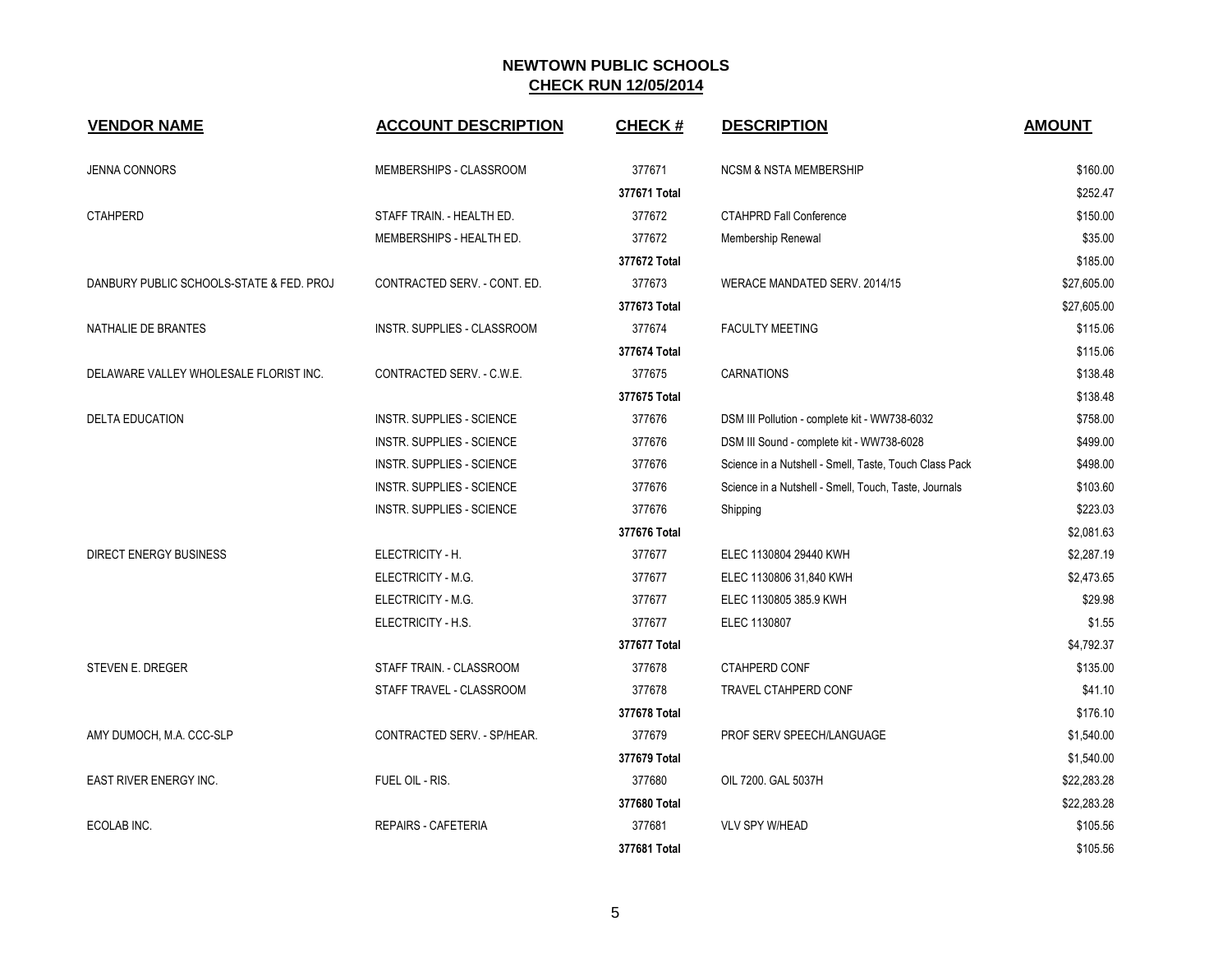| <b>VENDOR NAME</b>                       | <b>ACCOUNT DESCRIPTION</b>       | <b>CHECK#</b> | <b>DESCRIPTION</b>                             | <b>AMOUNT</b> |
|------------------------------------------|----------------------------------|---------------|------------------------------------------------|---------------|
| ENCHANTED LEARNING, LLC                  | CONTRACTED SERV. - LIBRARY       | 377682        | <b>Enchanted Learning</b>                      | \$125.00      |
|                                          |                                  | 377682 Total  |                                                | \$125.00      |
| DR. JOSEPH V. ERARDI JR.                 | OFF. SUPPLIES - SUPER.           | 377683        | REPAIR TO CELL PHONE                           | \$149.99      |
|                                          |                                  | 377683 Total  |                                                | \$149.99      |
| <b>EXCEL TUTORING LLC</b>                | TUTORS - HOMEBOUND               | 377684        | <b>TUTORS - HOMEBOUND</b>                      | \$2,075.00    |
|                                          |                                  | 377684 Total  |                                                | \$2,075.00    |
| <b>FEDEX</b>                             | <b>INSTR. SUPPLIES - MUSIC</b>   | 377685        | UNIFIED THEATER GRANT - MAILING                | \$35.09       |
|                                          |                                  | 377685 Total  |                                                | \$35.09       |
| ANDREW A. FEINSTEIN, ATTORNEY AT LAW, LL | TUITION - OUT-OF-DISTRICT        | 377686        | MEDIATED AGREEMENT                             | \$15,000.00   |
|                                          |                                  | 377686 Total  |                                                | \$15,000.00   |
| KATHLEEN FERGUSON                        | INSTR. SUPPLIES - WORLD LANG.    | 377687        | STIPEND FOR CHINESE GUEST TEACHERDEC 2014      | \$150.00      |
|                                          |                                  | 377687 Total  |                                                | \$150.00      |
| <b>FISHER SCIENTIFIC</b>                 | <b>INSTR. SUPPLIES - SCIENCE</b> | 377688        | SEE ATTACHED - ANATOMY                         | \$42.16       |
|                                          |                                  | 377688 Total  |                                                | \$42.16       |
| FOLLETT SCHOOL SOLUTIONS INC.            | SUPPLIES - LIBRARY               | 377689        | Book Order as per attached order Free shipping | \$391.10      |
|                                          |                                  | 377689 Total  |                                                | \$391.10      |
| LORRAINE D. FOSTER DAY SCHOOL            | TUITION - OUT-OF-DISTRICT        | 377690        | TUITION - OUT-OF-DISTRICT                      | \$5,092.50    |
|                                          |                                  | 377690 Total  |                                                | \$5,092.50    |
| THE FOUNDATION SCHOOL                    | TUITION - OUT-OF-DISTRICT        | 377691        | TUITION - OUT-OF-DISTRICT                      | \$25,200.00   |
|                                          |                                  | 377691 Total  |                                                | \$25,200.00   |
| <b>FRONTIER</b>                          | <b>TELEPHONE &amp; CABLE</b>     | 377692        | <b>SERVICES 2014/15</b>                        | \$61.89       |
|                                          |                                  | 377692 Total  |                                                | \$61.89       |
| <b>FRONTIER</b>                          | <b>TELEPHONE &amp; CABLE</b>     | 377693        | <b>SERVICES 2014/15</b>                        | \$77.59       |
|                                          |                                  | 377693 Total  |                                                | \$77.59       |
| <b>FRONTIER</b>                          | TELEPHONE & CABLE                | 377694        | <b>SERVICES 2014/15</b>                        | \$113.07      |
|                                          |                                  | 377694 Total  |                                                | \$113.07      |
| DR. LINDA A. GEJDA                       | STAFF TRAVEL - SUPER.            | 377695        | DEC 2014 MONTHLY EXPENSE & TRAVEL              | \$300.00      |
|                                          |                                  | 377695 Total  |                                                | \$300.00      |
| ROBERT GENDREAU                          | STAFF TRAIN. - PUPIL SERV.       | 377696        | PROF DEVELOPMENT TRAVEL                        | \$21.37       |
|                                          |                                  | 377696 Total  |                                                | \$21.37       |
| GOLDIE AND LIBRO MUSIC CENTER LLC        | <b>INSTR. SUPPLIES - MUSIC</b>   | 377697        | MUSIC SUPPLIES-2014-15                         | \$299.95      |
|                                          | <b>REPAIRS - MUSIC</b>           | 377697        | <b>INSTRUMENTS REPAIRS</b>                     | \$240.00      |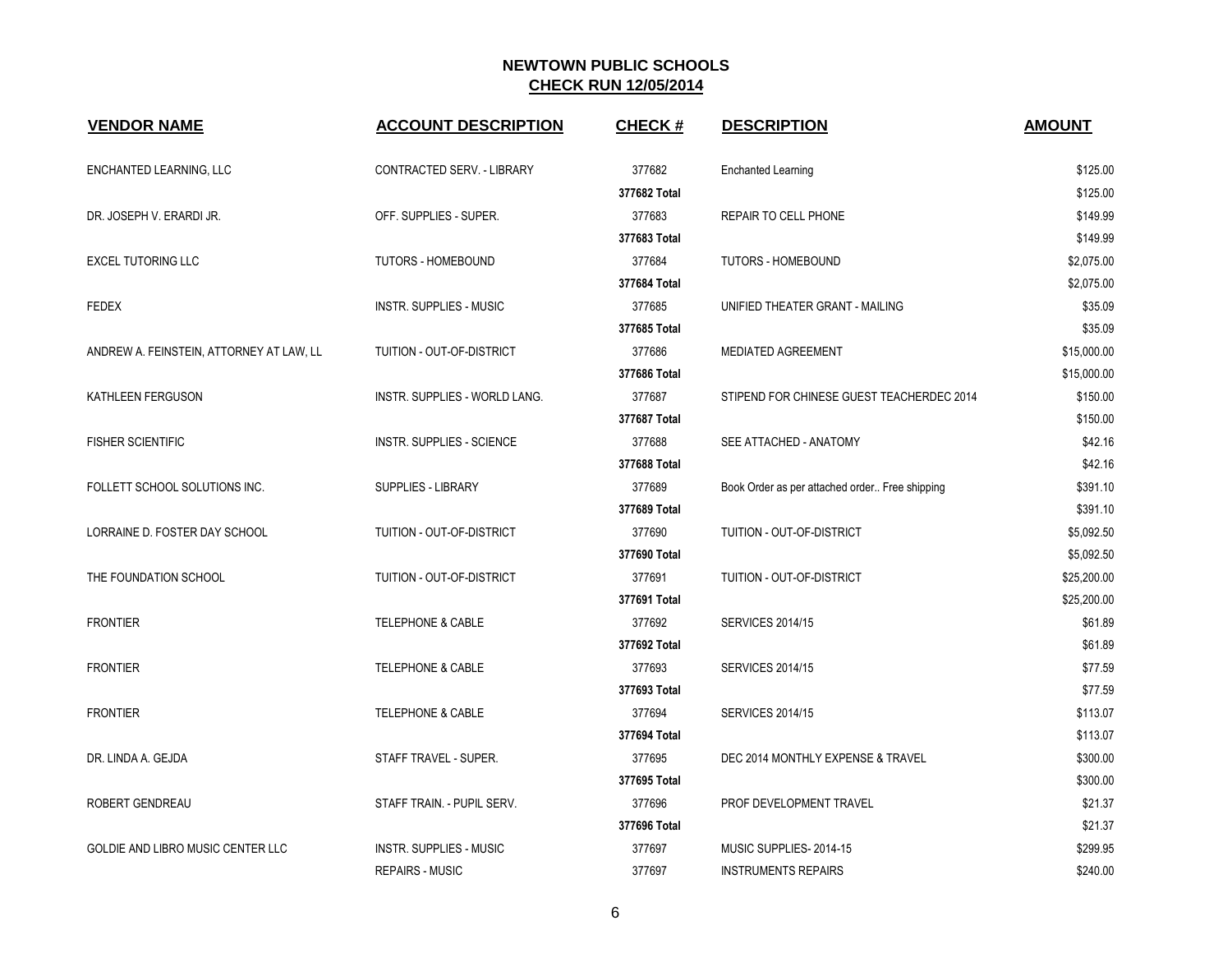| <b>VENDOR NAME</b>                | <b>ACCOUNT DESCRIPTION</b>       | <b>CHECK#</b> | <b>DESCRIPTION</b>                                   | <b>AMOUNT</b> |
|-----------------------------------|----------------------------------|---------------|------------------------------------------------------|---------------|
| GOLDIE AND LIBRO MUSIC CENTER LLC | <b>REPAIRS - MUSIC</b>           | 377697        | <b>INSTRUMENTS REPAIRS</b>                           | \$345.00      |
|                                   |                                  | 377697 Total  |                                                      | \$884.95      |
| <b>GORILLADIGITAL</b>             | INSTR. SUPPLIES - INFO. TECH.    | 377698        | Monkey Mount by Gorilla Digital (Demo)NO SHIPPING    | \$98.00       |
|                                   |                                  | 377698 Total  |                                                      | \$98.00       |
| GOVCONNECTION, INC.               | REPAIRS - INFO. TECH.            | 377699        | Replacement air filter Epson 450WQuote 23774226.01   | \$20.00       |
|                                   |                                  | 377699 Total  |                                                      | \$20.00       |
| <b>GROVE SCHOOL</b>               | TUITION - OUT-OF-DISTRICT        | 377700        | TUITION - OUT-OF-DISTRICT                            | \$9,955.00    |
|                                   |                                  | 377700 Total  |                                                      | \$9,955.00    |
| HEARTLAND SCHOOL SOLUTIONS        | REPAIRS - INFO. TECH.            | 377701        | Pin Pad Hss0170 HDW CE 5850RJ Genovation - 6 ft. USB | \$550.00      |
|                                   | REPAIRS - INFO. TECH.            | 377701        | Estimated ShippingHSS ID: 24278                      | \$30.00       |
|                                   |                                  | 377701 Total  |                                                      | \$580.00      |
| HOUGHTON MIFFLIN COMPANY          | INSTR. SUPPLIES - WORLD LANG.    | 377702        | CM PR USED REIMB BY CHECK                            | \$1,125.75    |
|                                   |                                  | 377702 Total  |                                                      | \$1,125.75    |
| INTERNATIONAL READING ASSOCIATION | MEMBERSHIPS - READING            | 377703        | Membership renewal - The Reading Teacher,            | \$99.00       |
|                                   |                                  | 377703 Total  |                                                      | \$99.00       |
| LISA JOHNS                        | STAFF TRAVEL - INFO. TECH.       | 377704        | TRAVEL NOV 2014                                      | \$60.31       |
|                                   |                                  | 377704 Total  |                                                      | \$60.31       |
| KIDS LANGUAGE CENTER              | PROF. SERV. - SP/HEAR.           | 377705        | PROF. SERV. - SP/HEAR.                               | \$600.00      |
|                                   |                                  | 377705 Total  |                                                      | \$600.00      |
| PAM KOHN                          | INSTR. SUPPLIES - READING        | 377706        | <b>SESS WORKSHOP</b>                                 | \$17.25       |
|                                   | INSTR. SUPPLIES - READING        | 377706        | <b>BOOKS VOS</b>                                     | \$1,004.89    |
|                                   |                                  | 377706 Total  |                                                      | \$1,022.14    |
| <b>TANYA LABONIA</b>              | STAFF TRAIN. - CLASSROOM         | 377707        | UNITS OF STUDY SEMINAR                               | \$35.50       |
|                                   |                                  | 377707 Total  |                                                      | \$35.50       |
| LEAHY'S FUELS INC.                | PROPANE & NATURAL GAS - M.G.     | 377708        | PROPANE 201.5 UNITS 56117G                           | \$421.14      |
|                                   | PROPANE & NATURAL GAS - H.S.     | 377708        | PROPANE 315.9 UNITS 97208G                           | \$660.23      |
|                                   |                                  | 377708 Total  |                                                      | \$1,081.37    |
| <b>LEARNING A-Z</b>               | INSTR. SUPPLIES - SP. ED. PREK-8 | 377709        | RENEWAL FOR VOCABULARY A-Z                           | \$34.95       |
|                                   |                                  | 377709 Total  |                                                      | \$34.95       |
|                                   | INSTR. SUPPLIES - SP. ED. PREK-8 | 377710        | <b>RENEWAL A-Z</b>                                   | \$99.95       |
|                                   |                                  | 377710 Total  |                                                      | \$99.95       |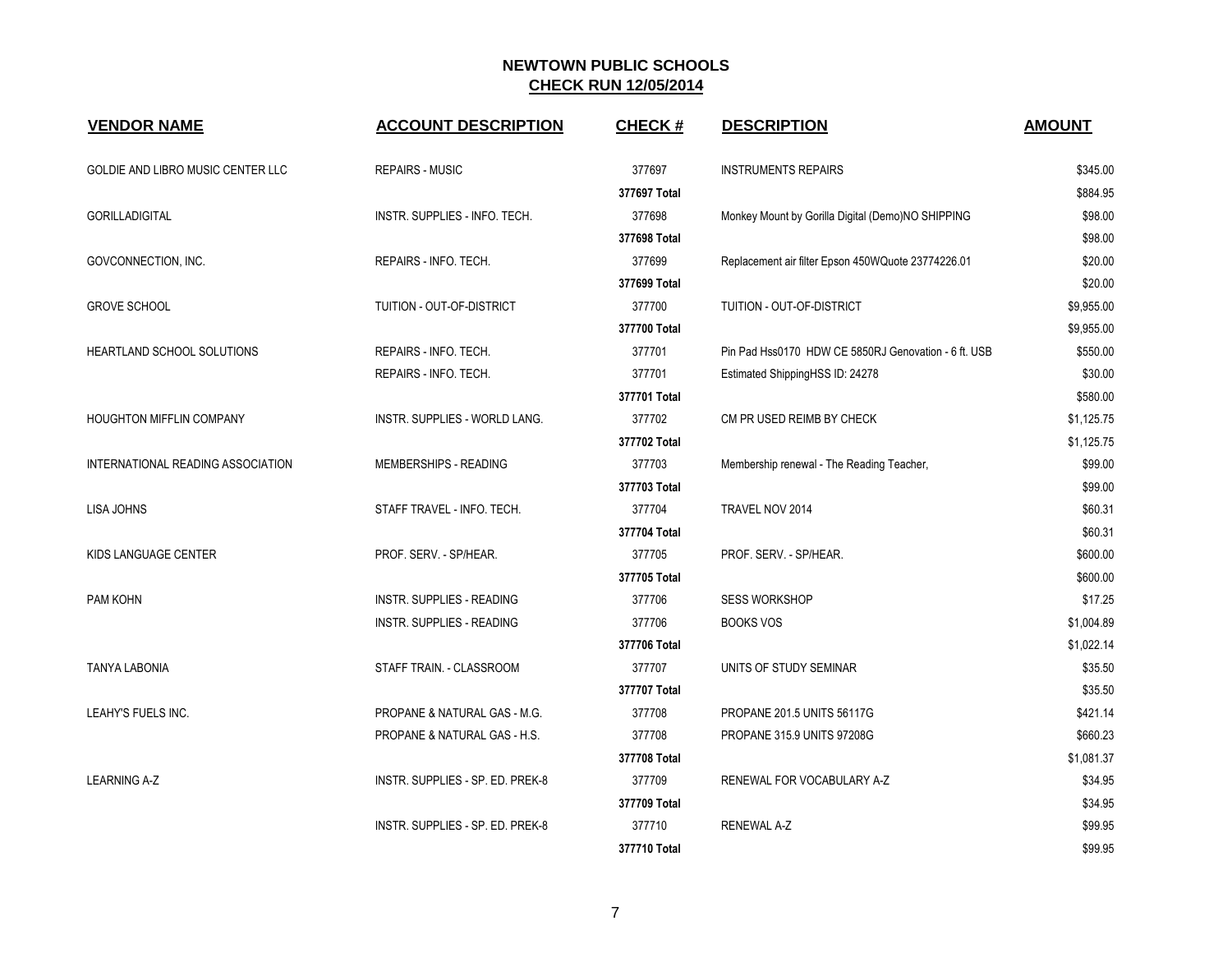| <b>VENDOR NAME</b>      | <b>ACCOUNT DESCRIPTION</b>       | <b>CHECK#</b> | <b>DESCRIPTION</b>                                 | <b>AMOUNT</b> |
|-------------------------|----------------------------------|---------------|----------------------------------------------------|---------------|
| DR. ANA PAULA MACHADO   | MEDICAL ADVISOR - HEALTH ADMIN   | 377711        | MEDICAL DIRECTOR DEC 2014                          | \$833.33      |
|                         |                                  | 377711 Total  |                                                    | \$833.33      |
| <b>CONNIE MALGRANDE</b> | STAFF TRAVEL - PUPIL SERV.       | 377712        | TRAVEL TO ATTEND TRAINING                          | \$11.20       |
|                         |                                  | 377712 Total  |                                                    | \$11.20       |
| W.B. MASON., INC.       | OFF. SUPPLIES - BUS. SERV.       | 377713        | <b>SUPPLIES 2014/15</b>                            | \$14.98       |
|                         | OFF. SUPPLIES - BUS. SERV.       | 377713        | <b>SUPPLIES 2014/15</b>                            | (\$13.30)     |
|                         | OFF. SUPPLIES - BUS. SERV.       | 377713        | <b>SUPPLIES 2014/15</b>                            | \$102.07      |
|                         | OFF. SUPPLIES - BUS. SERV.       | 377713        | <b>SUPPLIES 2014/15</b>                            | \$45.98       |
|                         | OFF. SUPPLIES - BUS. SERV.       | 377713        | <b>SUPPLIES 2014/15</b>                            | (\$48.00)     |
|                         | OFF. SUPPLIES - BUS. SERV.       | 377713        | <b>SUPPLIES 2014/15</b>                            | \$55.96       |
|                         | INSTR. SUPPLIES - ENGLISH        | 377713        | SAF3643NA 5 SECTION ORGANIZER                      | \$49.99       |
|                         | OFF. SUPPLIES - ADMIN.           | 377713        | Toner for HP Laserjet Pro 400, Item CF 280X        | \$178.99      |
|                         | INSTR. SUPPLIES - COMPUTER ED.   | 377713        | Toner for HP LaserJet Pro 400, Item CF 280X        | \$178.99      |
|                         | INSTR. SUPPLIES - CLASSROOM      | 377713        | White copy paper, Item WBM 21200.                  | \$2,912.40    |
|                         | INSTR. SUPPLIES - GUIDANCE       | 377713        | HP 950XL - Black                                   | \$369.90      |
|                         | INSTR. SUPPLIES - GUIDANCE       | 377713        | HP 951XL - Cyan                                    | \$167.94      |
|                         | INSTR. SUPPLIES - GUIDANCE       | 377713        | HP 951XL - Magenta                                 | \$167.94      |
|                         | INSTR. SUPPLIES - GUIDANCE       | 377713        | HP 951XL - Yellow NO SHIPPING                      | \$167.94      |
|                         | OFF. SUPPLIES - ADMIN.           | 377713        | GOJ-962504 Economy Purell dispenser                | \$21.99       |
|                         | OFF. SUPPLIES - ADMIN.           | 377713        | Post Its, MMM-675-6SSAN, 4 x 4 lined               | \$23.64       |
|                         | OFF. SUPPLIES - ADMIN.           | 377713        | Post Its, MMM-R3306SSUC, pop up 3 x 3, no shipping | \$16.34       |
|                         | INSTR. SUPPLIES - T.A.P./FLEX    | 377713        | <b>EASEL POST-IT</b>                               | \$90.41       |
|                         | INSTR. SUPPLIES - T.A.P./FLEX    | 377713        | <b>BOARD POSTER</b>                                | \$24.78       |
|                         | INSTR. SUPPLIES - SP. ED. PREK-8 | 377713        | STEEL MASTER LITERATURE SORTER MMF20633SRBK        | \$120.00      |
|                         |                                  | 377713 Total  |                                                    | \$4,648.94    |
| MELIORA ACADEMY INC.    | TUITION - OUT-OF-DISTRICT        | 377714        | TUITION - OUT-OF-DISTRICT                          | \$15,015.00   |
|                         |                                  | 377714 Total  |                                                    | \$15,015.00   |
| MOORE MEDICAL LLC       | MEDICAL SUPPLIES - ELEM.         | 377715        | otoscope specula-#12875 (RIS)                      | \$5.72        |
|                         | MEDICAL SUPPLIES - ELEM.         | 377715        | otoscope specula # 12873 for (RIS)                 | \$5.72        |
|                         | MEDICAL SUPPLIES - ELEM.         | 377715        | #98210- paper cups- (MG)                           | \$51.90       |
|                         | <b>MEDICAL SUPPLIES - M.S.</b>   | 377715        | Paper cups/#98210 (Middle School)                  | \$51.90       |
|                         | MEDICAL SUPPLIES - M.S.          | 377715        | Disp. Probe Covers- Box of 250- Middle School      | \$112.08      |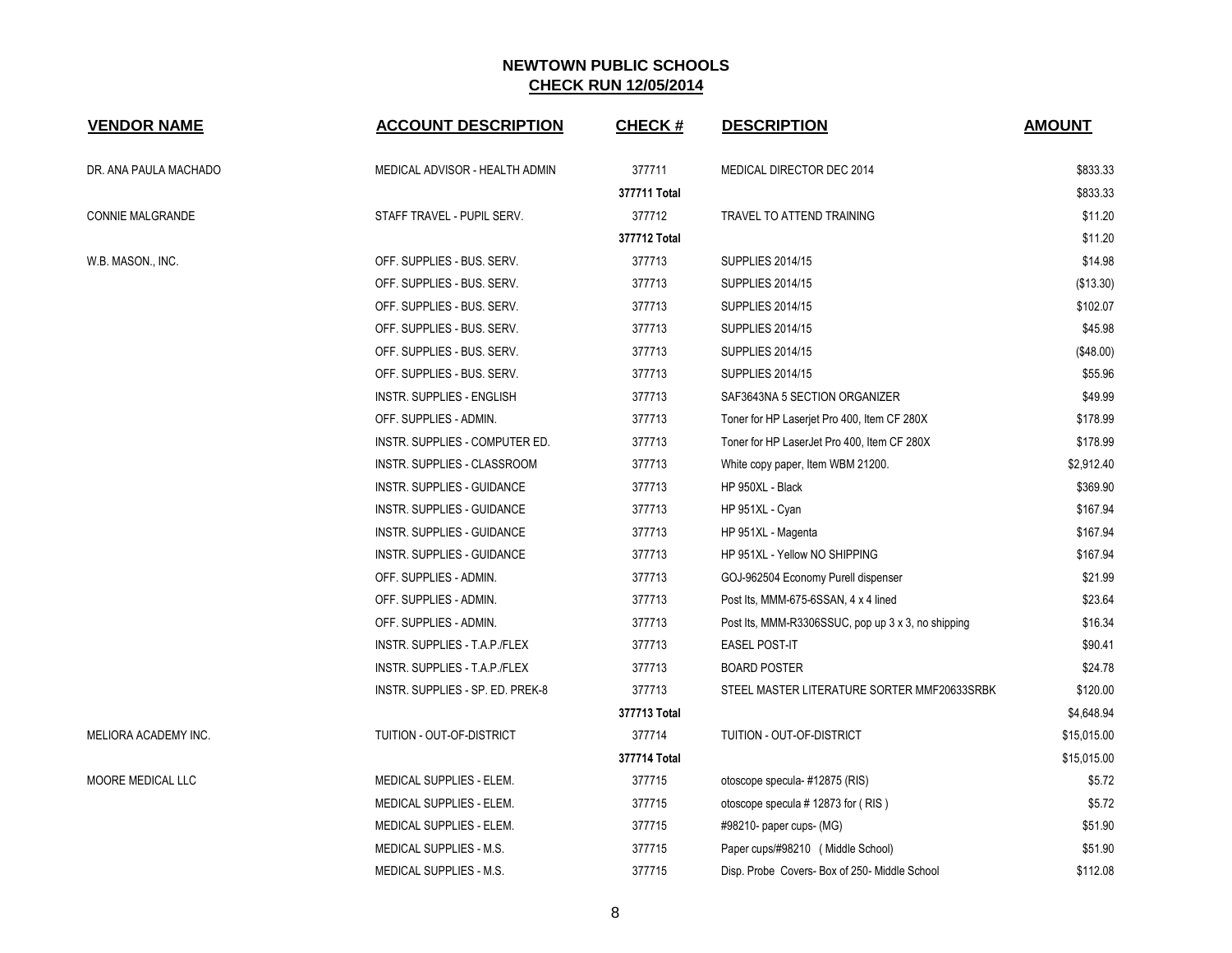| <b>VENDOR NAME</b>               | <b>ACCOUNT DESCRIPTION</b>     | <b>CHECK#</b> | <b>DESCRIPTION</b>                      | <b>AMOUNT</b> |
|----------------------------------|--------------------------------|---------------|-----------------------------------------|---------------|
| MOORE MEDICAL LLC                | MEDICAL SUPPLIES - H.S.        | 377715        | TDI Under pads-#90178- STARR Program    | \$37.06       |
|                                  |                                | 377715 Total  |                                         | \$264.38      |
| MUSIC & ARTS CENTER, INC.        | <b>INSTR. SUPPLIES - MUSIC</b> | 377716        | For Band supplies throughout the year   | \$36.00       |
|                                  |                                | 377716 Total  |                                         | \$36.00       |
| <b>LISA NARAYANAN</b>            | INSTR. SUPPLIES - SCIENCE      | 377717        | <b>SCIENCE SUPPLIES</b>                 | \$56.59       |
|                                  |                                | 377717 Total  |                                         | \$56.59       |
| <b>NASCO</b>                     | <b>INSTR. SUPPLIES - ART</b>   | 377718        | Art utility cups - 9721203AU - page 39  | \$64.50       |
|                                  | <b>INSTR. SUPPLIES - ART</b>   | 377718        | Scotch H.P. Tape - 9723757AU - page 28  | \$27.20       |
|                                  | <b>INSTR. SUPPLIES - ART</b>   | 377718        | Fiskar Left handed - W08203AU - pag     | \$91.00       |
|                                  | <b>INSTR. SUPPLIES - ART</b>   | 377718        | Fiskar scissors - 9732588AU - page      | \$125.00      |
|                                  | <b>INSTR. SUPPLIES - ART</b>   | 377718        | Duct tape - 9732362AU - page 37         | \$34.50       |
|                                  | <b>INSTR. SUPPLIES - ART</b>   | 377718        | Lids for cups - 9704933AU free shipping | \$20.70       |
|                                  |                                | 377718 Total  |                                         | \$362.90      |
| NATIONAL GEOGRAPHIC              | INSTR. SUPPLIES - CLASSROOM    | 377719        | National Geographic                     | \$95.70       |
|                                  |                                | 377719 Total  |                                         | \$95.70       |
| <b>NCS PEARSON INC.</b>          | PROF. SERV. - SUPER.           | 377720        | STANDARDS BASED REPORT CARDS #00154031  | \$6,975.00    |
|                                  | INSTR. SUPPLIES - PSYCH.       | 377720        | SSIS ITEM # 14101                       | \$92.00       |
|                                  | INSTR. SUPPLIES - PSYCH.       | 377720        | <b>SHIPPING</b>                         | \$10.00       |
|                                  |                                | 377720 Total  |                                         | \$7,077.00    |
| NEWTOWN CULINARY                 | INSTR. SUPPLIES - CLASSROOM    | 377721        | <b>VETERAN ASSEMBLY LUNCHEON</b>        | \$720.00      |
|                                  |                                | 377721 Total  |                                         | \$720.00      |
| ROBERT J. NOLTE                  | INSTR. SUPPLIES - CLASSROOM    | 377722        | <b>SUPPLIES</b>                         | \$336.00      |
|                                  |                                | 377722 Total  |                                         | \$336.00      |
| NORTHEASTERN COMMUNICATIONS INC. | INSTR. SUPPLIES - CLASSROOM    | 377723        | IMPRES 2 Wire Surveillance-no shipping  | \$237.00      |
|                                  |                                | 377723 Total  |                                         | \$237.00      |
| <b>SHARON OLIVER</b>             | STAFF TRAIN. - SOC. STUDIES    | 377724        | LUNCH & NCSS CONF                       | \$105.58      |
|                                  | STAFF TRAVEL - SOC. STUDIES    | 377724        | TRAVEL & PARKING                        | \$242.52      |
|                                  |                                | 377724 Total  |                                         | \$348.10      |
| <b>ON-SITE SHREDDING</b>         | INSTR. SUPPLIES - CLASSROOM    | 377725        | One Tall Console Ticket #33284 10/17/14 | \$26.59       |
|                                  |                                | 377725 Total  |                                         | \$26.59       |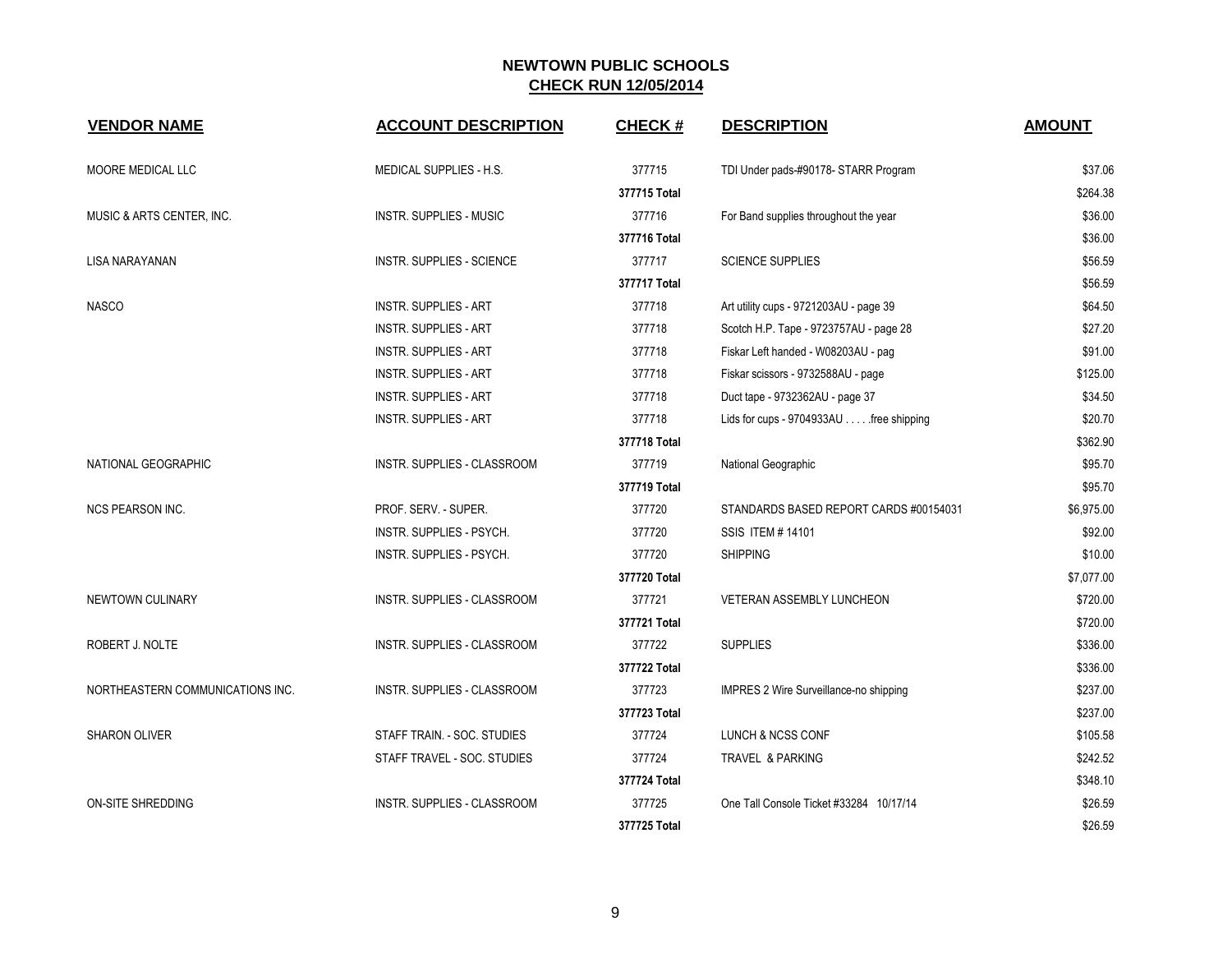| <b>VENDOR NAME</b>               | <b>ACCOUNT DESCRIPTION</b>           | <b>CHECK#</b> | <b>DESCRIPTION</b>                                        | <b>AMOUNT</b> |
|----------------------------------|--------------------------------------|---------------|-----------------------------------------------------------|---------------|
| ORIGO EDUCATION                  | TEXTBOOKS - CLASSROOM                | 377726        | Math books for classroom library, kindergarten classroom, | \$263.60      |
|                                  | TEXTBOOKS - CLASSROOM                | 377726        | shipping/handling                                         | \$26.36       |
|                                  |                                      | 377726 Total  |                                                           | \$289.96      |
| <b>CATHY OSTAR</b>               | INSTR. SUPPLIES - T.A.P./FLEX        | 377727        | <b>TAP HALLOWEEN</b>                                      | \$72.95       |
|                                  |                                      | 377727 Total  |                                                           | \$72.95       |
| <b>SAYWARD PARSONS</b>           | STAFF TRAVEL - CLASSROOM             | 377728        | <b>HOTEL CONF</b>                                         | \$129.58      |
|                                  |                                      | 377728 Total  |                                                           | \$129.58      |
| PCM-G                            | INSTR. SUPPLIES - INFO. TECH.        | 377729        | HP 500 Sht tray feeder - CE998A - 8940724                 | \$249.00      |
|                                  | INSTR. SUPPLIES - INFO. TECH.        | 377729        | Micro- Toner 602/603 02-81351-001 - Troy - 8991654        | \$519.00      |
|                                  | EQUIPMENT - INFO. TECH.              | 377729        | HP LaserJet Enterprises M602N CE991A#BGJ                  | \$925.00      |
|                                  |                                      | 377729 Total  |                                                           | \$1,693.00    |
| PERKINS SCHOOL FOR THE BLIND     | TUITION - OUT-OF-DISTRICT            | 377730        | TUITION - OUT-OF-DISTRICT                                 | \$19,776.60   |
|                                  |                                      | 377730 Total  |                                                           | \$19,776.60   |
| POSITIVE PROMOTIONS, INC.        | INSTR. SUPPLIES - CLASSROOM          | 377731        | Personalized Pencils Item # PLP-16                        | \$240.00      |
|                                  | INSTR. SUPPLIES - CLASSROOM          | 377731        | SET UP CHARGE                                             | \$20.00       |
|                                  | INSTR. SUPPLIES - CLASSROOM          | 377731        | <b>SHIPPING</b>                                           | \$25.95       |
|                                  |                                      | 377731 Total  |                                                           | \$285.95      |
| POSTMASTER - NEWTOWN             | POSTAGE - ADMIN.                     | 377732        | Rolls of postcard stamps.                                 | \$68.00       |
|                                  |                                      | 377732 Total  |                                                           | \$68.00       |
| POSTMASTER - NEWTOWN             | POSTAGE - HEALTH ADMIN.              | 377733        | Stamps for mailings                                       | \$138.00      |
|                                  |                                      | 377733 Total  |                                                           | \$138.00      |
| QUILL CORPORATION                | OFF. SUPPLIES - ADMIN.               | 377734        | Hand Sanitizer - Gallon                                   | \$87.96       |
|                                  | OFF. SUPPLIES - ADMIN.               | 377734        | Hand Sanitizer 12oz pump                                  | \$35.94       |
|                                  | OFF. SUPPLIES - ADMIN.               | 377734        | HP 85A Laser jet toner cartridge                          | \$57.95       |
|                                  | OFF. SUPPLIES - ADMIN.               | 377734        | HHP 78A Black Laser Jet toner cartridge                   | \$67.19       |
|                                  |                                      | 377734 Total  |                                                           | \$249.04      |
| <b>RDPAGENCY</b>                 | CONTRACTED SERV. - SP/HEAR.          | 377735        | CONTRACTED SERV. - SP/HEAR.                               | \$176.00      |
|                                  |                                      | 377735 Total  |                                                           | \$176.00      |
| <b>REINHART FOOD SERVICE LLC</b> | INSTR. SUPPLIES - LIFE MAN./CULINARY | 377736        | <b>CULINARY SUPPLIES</b>                                  | \$510.37      |
|                                  | INSTR. SUPPLIES - LIFE MAN./CULINARY | 377736        | <b>CULINARY SUPPLIES</b>                                  | \$289.84      |
|                                  | INSTR. SUPPLIES - LIFE MAN./CULINARY | 377736        | <b>CULINARY SUPPLIES</b>                                  | \$1,788.56    |
|                                  |                                      | 377736 Total  |                                                           | \$2,588.77    |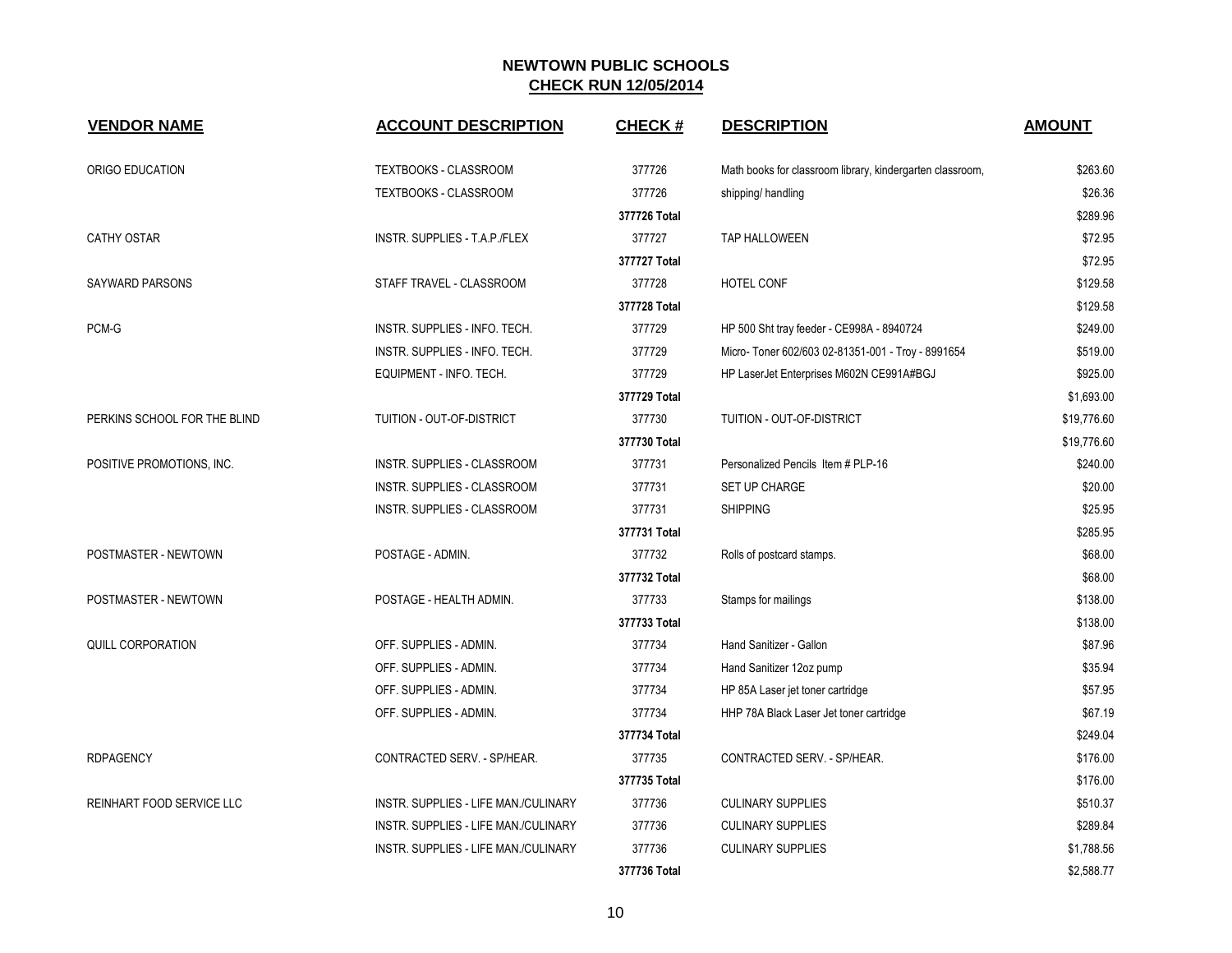| <b>VENDOR NAME</b>         | <b>ACCOUNT DESCRIPTION</b>     | <b>CHECK#</b> | <b>DESCRIPTION</b>                                    | <b>AMOUNT</b> |
|----------------------------|--------------------------------|---------------|-------------------------------------------------------|---------------|
| DAVID W. ROACH             | STAFF TRAVEL - ADMIN.          | 377737        | <b>TRAVEL CIAC AWARD</b>                              | \$31.36       |
|                            |                                | 377737 Total  |                                                       | \$31.36       |
| SANDY RODRIGUEZ            | STAFF TRAVEL - PUPIL SERV.     | 377738        | TRAVEL OCT 2014                                       | \$138.49      |
|                            | STAFF TRAVEL - PUPIL SERV.     | 377738        | TRAVEL AUG - SEPT 2014                                | \$67.37       |
|                            |                                | 377738 Total  |                                                       | \$205.86      |
| <b>JIM ROSS</b>            | OFF. SUPPLIES - ADMIN.         | 377739        | <b>ADMIN SUPPLIES</b>                                 | \$83.88       |
|                            |                                | 377739 Total  |                                                       | \$83.88       |
| RYONET CORPORATION         | INSTR. SUPPLIES - TECH ED.     | 377740        | SCREENING SUPPLIES- SEE CART                          | \$40.60       |
|                            |                                | 377740 Total  |                                                       | \$40.60       |
| SAFEGUARD BUSINESS SYSTEMS | OFF. SUPPLIES - BUS. SERV.     | 377741        | L87B500                                               | \$188.87      |
|                            | OFF. SUPPLIES - BUS. SERV.     | 377741        | DBL WIND ENV - L87, CL381500 DW387D                   | \$312.08      |
|                            | OFF. SUPPLIES - BUS. SERV.     | 377741        | <b>6 PACKS LMA</b>                                    | \$43.11       |
|                            | OFF. SUPPLIES - BUS. SERV.     | 377741        | <b>6 PACKS LMBL</b>                                   | \$43.11       |
|                            | OFF. SUPPLIES - BUS. SERV.     | 377741        | DBL WIND ENV - 1099R/MISC.                            | \$54.81       |
|                            | OFF. SUPPLIES - BUS. SERV.     | 377741        | <b>SHIPPING</b>                                       | \$29.16       |
|                            |                                | 377741 Total  |                                                       | \$671.14      |
| ANDREW SAN ANGELO          | STAFF TRAIN. - SOC. STUDIES    | 377742        | <b>NCSS CONF</b>                                      | \$610.09      |
|                            | STAFF TRAVEL - SOC. STUDIES    | 377742        | <b>NCSS CONF TRAVEL</b>                               | \$154.11      |
|                            |                                | 377742 Total  |                                                       | \$764.20      |
| <b>NELSON M. SANTOS</b>    | STAFF TRAVEL - INFO. TECH.     | 377743        | TRAVEL NOV 2014                                       | \$60.59       |
|                            |                                | 377743 Total  |                                                       | \$60.59       |
| SCHOOL NURSE SUPPLY INC.   | INSTR. SUPPLIES - CLASSROOM    | 377744        | Kleenhanz towelettes 500 per tub - 18904              | \$958.40      |
|                            |                                | 377744 Total  |                                                       | \$958.40      |
| <b>SECURE ECO SHRED</b>    | OFF. SUPPLIES - ADMIN.         | 377745        | Monthly Shredding contract Invoice #10273996          | \$35.00       |
|                            |                                | 377745 Total  |                                                       | \$35.00       |
| <b>SERC</b>                | STAFF TRAVEL - SUPER.          | 377746        | #46530 15-02-095-000                                  | \$20.00       |
|                            |                                | 377746 Total  |                                                       | \$20.00       |
| SHI INTERNATIONAL CORP.    | INSTR. SUPPLIES - COMPUTER ED. | 377747        | Premier Elements for Mip. Adobe Part#65234273AB03A00. | \$160.00      |
|                            |                                | 377747 Total  |                                                       | \$160.00      |
| SMITH, RACHEL              | INSTR. SUPPLIES - COMPUTER ED. | 377748        | <b>COMPUTER INTEGRATION</b>                           | \$26.95       |
|                            |                                | 377748 Total  |                                                       | \$26.95       |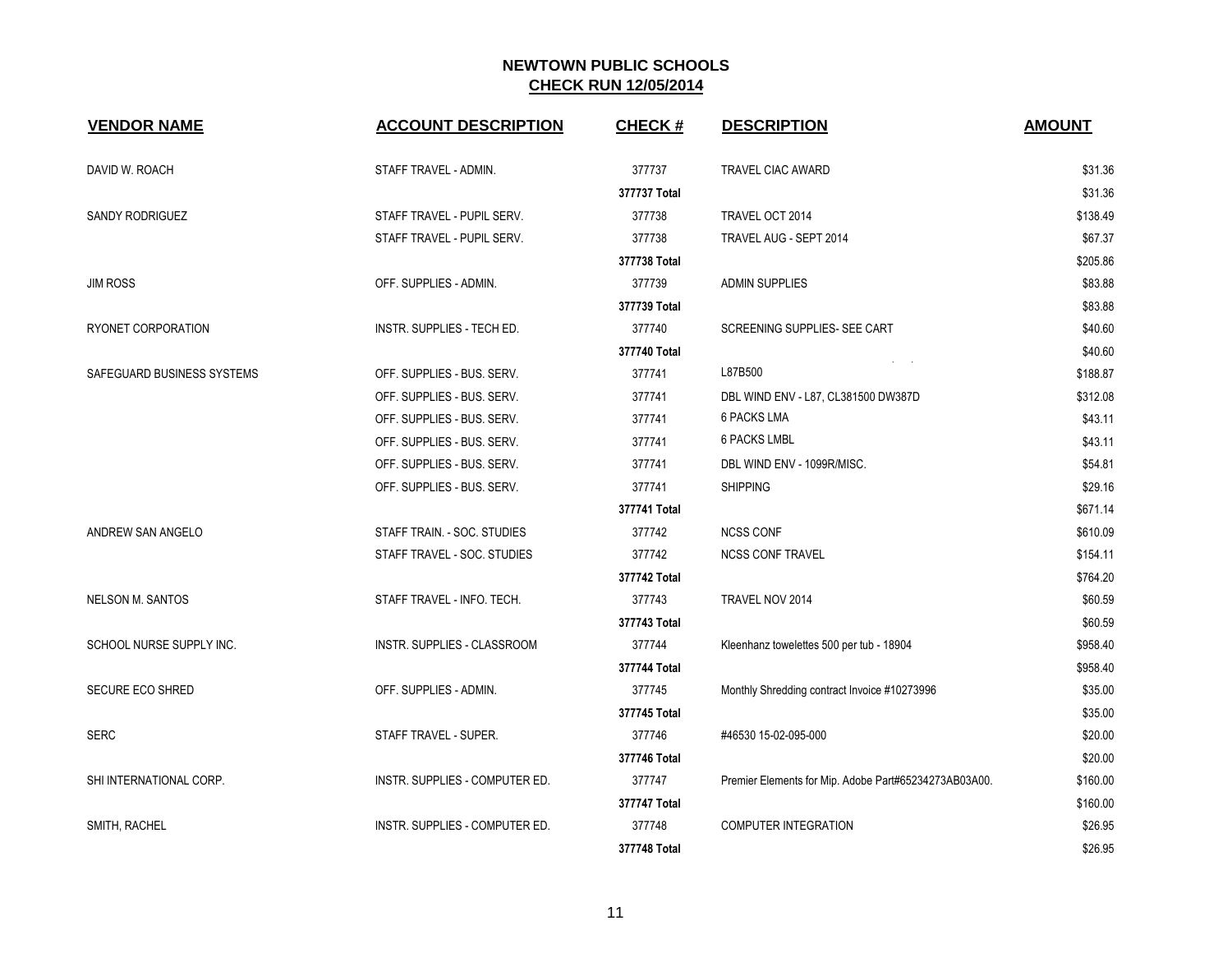| <b>VENDOR NAME</b>    | <b>ACCOUNT DESCRIPTION</b>           | <b>CHECK#</b> | <b>DESCRIPTION</b>                            | <b>AMOUNT</b> |
|-----------------------|--------------------------------------|---------------|-----------------------------------------------|---------------|
| THE SPEECH ACADEMY    | TUITION - OUT-OF-DISTRICT            | 377749        | TUITION - OUT-OF-DISTRICT                     | \$26,000.00   |
|                       | TUITION - OUT-OF-DISTRICT            | 377749        | TUITION - OUT-OF-DISTRICT                     | \$26,000.00   |
|                       | TUITION - OUT-OF-DISTRICT            | 377749        | TUITION - OUT-OF-DISTRICT                     | \$18,214.65   |
|                       |                                      | 377749 Total  |                                               | \$70,214.65   |
| STADIUM SYSTEM, INC.  | <b>REPAIRS - SPORTS</b>              | 377750        | UNIFORMS RECONDITIONING                       | \$318.95      |
|                       | <b>REPAIRS - SPORTS</b>              | 377750        | UNIFORMS RECONDITIONING                       | \$111.65      |
|                       | <b>REPAIRS - SPORTS</b>              | 377750        | UNIFORMS RECONDITIONING                       | \$370.40      |
|                       | <b>REPAIRS - SPORTS</b>              | 377750        | UNIFORMS RECONDITIONING                       | \$192.60      |
|                       | <b>REPAIRS - SPORTS</b>              | 377750        | UNIFORMS RECONDITIONING                       | \$148.80      |
|                       | <b>REPAIRS - SPORTS</b>              | 377750        | UNIFORMS RECONDITIONING                       | \$387.60      |
|                       |                                      | 377750 Total  |                                               | \$1,530.00    |
| STAPLES CREDIT PLAN   | INSTR. SUPPLIES - SCIENCE            | 377751        | SEE ATTACHED LIST                             | (\$153.23)    |
|                       | INSTR. SUPPLIES - SCIENCE            | 377751        | <b>SEE ATTACHED LIST</b>                      | \$327.49      |
|                       | INSTR. SUPPLIES - WORLD LANG.        | 377751        | WABER PS SERIES POWER STRIP                   | \$2.09        |
|                       | <b>INSTR. SUPPLIES - WORLD LANG.</b> | 377751        | AVERY - MODEL 5160 WHITE LASER ADDRESS LABELS | \$4.99        |
|                       | <b>INSTR. SUPPLIES - WORLD LANG.</b> | 377751        | ITEM 440037, MODEL 12703, STAPLES Z           | \$46.30       |
|                       | INSTR. SUPPLIES - SOC. STUDIES       | 377751        | ITEM 495492, MODEL 142-6 SCOTCH HE            | \$35.20       |
|                       |                                      | 377751 Total  |                                               | \$262.84      |
| <b>STR SUPPLIES</b>   | INSTR. SUPPLIES - TECH. ED           | 377752        | Carton of Wood Stir Sticks                    | \$246.00      |
|                       |                                      | 377752 Total  |                                               | \$246.00      |
| LINDA C. SYKES        | INSTR. SUPPLIES - SP. ED. H.S.       | 377753        | TOOLS FOR LIVING CURRICULUM                   | \$289.57      |
|                       |                                      | 377753 Total  |                                               | \$289.57      |
| TAX COLLECTOR NEWTOWN | SEWER OPERATION & MAINT.             | 377754        | SEWER BILL 1ST QUARTER                        | \$757.36      |
|                       |                                      | 377754 Total  |                                               | \$757.36      |
| TAX COLLECTOR NEWTOWN | WATER - RIS.                         | 377755        | WATER BILL 1ST QUARTER 443600                 | \$9,243.28    |
|                       |                                      | 377755 Total  |                                               | \$9,243.28    |
| <b>TECH AIR</b>       | INSTR. SUPPLIES - SCIENCE            | 377756        | SEE ATTACHED INVOICE FOR CHARGES              | \$190.62      |
|                       |                                      | 377756 Total  |                                               | \$190.62      |
| TOWN OF NEWTOWN       | <b>DENTAL CLAIMS</b>                 | 377757        | DENTAL INSURANCE - SELF FUNDEDDEC 1 2014      | \$67,378.25   |
|                       |                                      | 377757 Total  |                                               | \$67,378.25   |